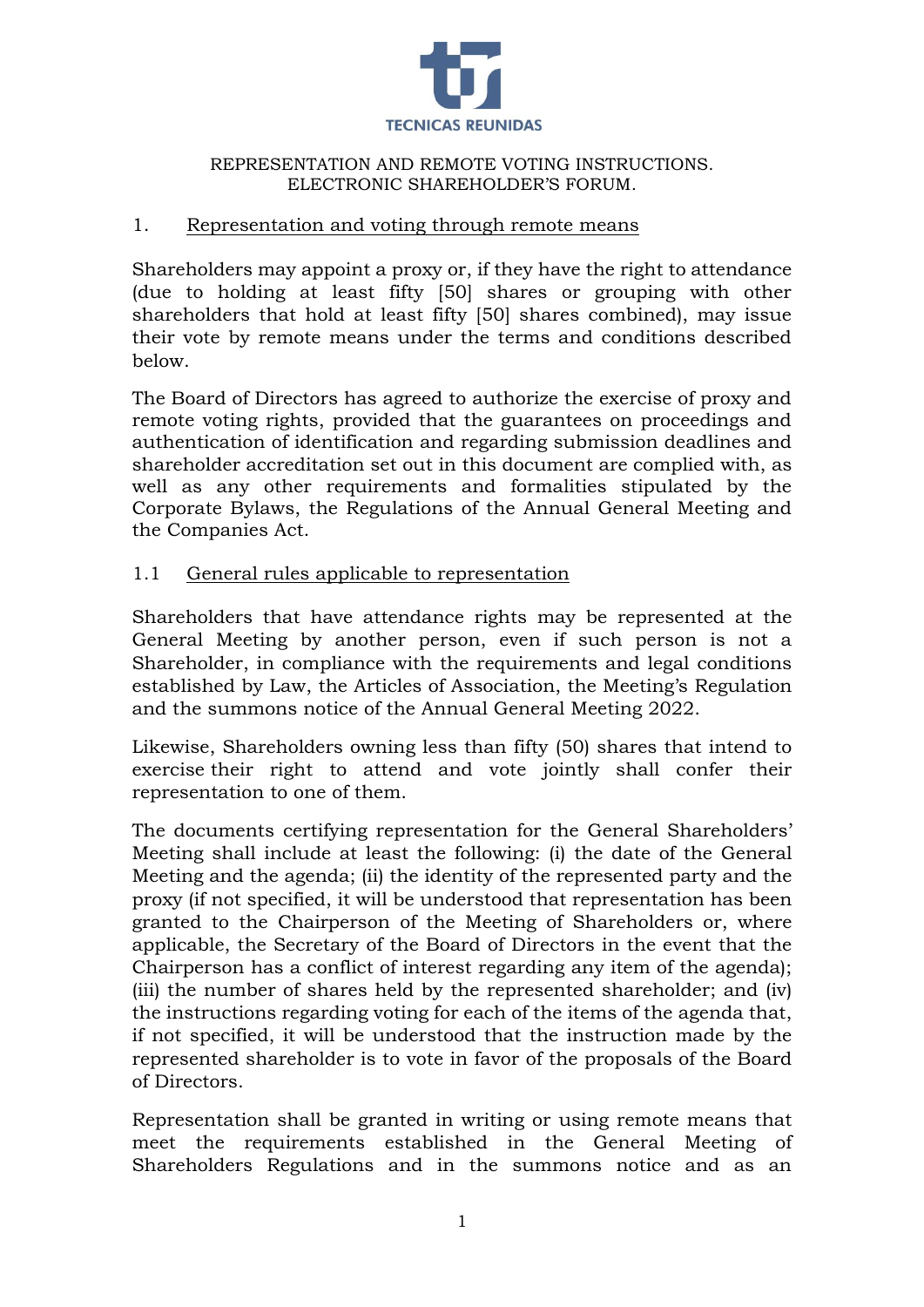

extraordinary case for the specific Meeting, notwithstanding the provisions of the Spanish Corporate Enterprises Act on family representation and granting of general powers.

Representation is always revocable. In order to be effective, the revocation must be notified to the Company in the same terms provided for the notification of the appointment of a representative. In any case, the inperson or remote attendance to the General Meeting, or remote voting before the Meeting by the represented party, will entail a revocation of the representation. Representation will also be rendered void if the Company is informed of the disposal of the shares.

Before their appointment, the proxy shall communicate to the Shareholder in detail whether there are any conflicts of interest. If the conflict of interest took place after the appointment and the represented Shareholder had not been informed of it, the proxy should inform the Shareholder immediately. In both cases, if no precise voting instructions had been received for each of the subjects on which the proxy would have to vote on the Shareholder's behalf, the proxy shall abstain from voting.

Pursuant to the provisions of articles 523 and 526 of the Spanish Corporate Enterprises Act, we communicate the following conflicts of interest: (i) all the members of the Board of Directors regarding items 4, 7, and 10 of the agenda as well as in the scenarios provided for in section b) or c) of article 526.1 of the Spanish Corporate Enterprises Act (termination, withdrawal, or cessation of directors and exercise of the social action of responsibility) that may be submitted outside the agenda in accordance with the Law; and (ii) regarding items 6.1, 6.2, and 6.3 of the agenda, only for the people whose appointment or reelection is being proposed.

# 1.2. Representation through remote communication means

# 1.2.1 Granting representation through postal delivery or correspondence

In order to grant representation through postal delivery or correspondence, the Shareholders shall fill in and sign the card of attendance, delegation, and remote voting issued in paper by any of the entities with voting interest in Iberclear, or made available by the Shareholders on the corporate website of the Company [\(www.tecnicasreunidas.es\),](http://www.tecnicasreunidas.es/) in the section intended for the signature of the represented party. The card, properly filled in and signed by hand, shall be submitted to the General Secretariat of the Company by postal mail or similar courier service, at Avda. de Burgos, 89, Complejo Adequa, edificio 6, 28050 Madrid. Moreover, the card can be delivered in person properly filled in and signed- at the aforementioned address.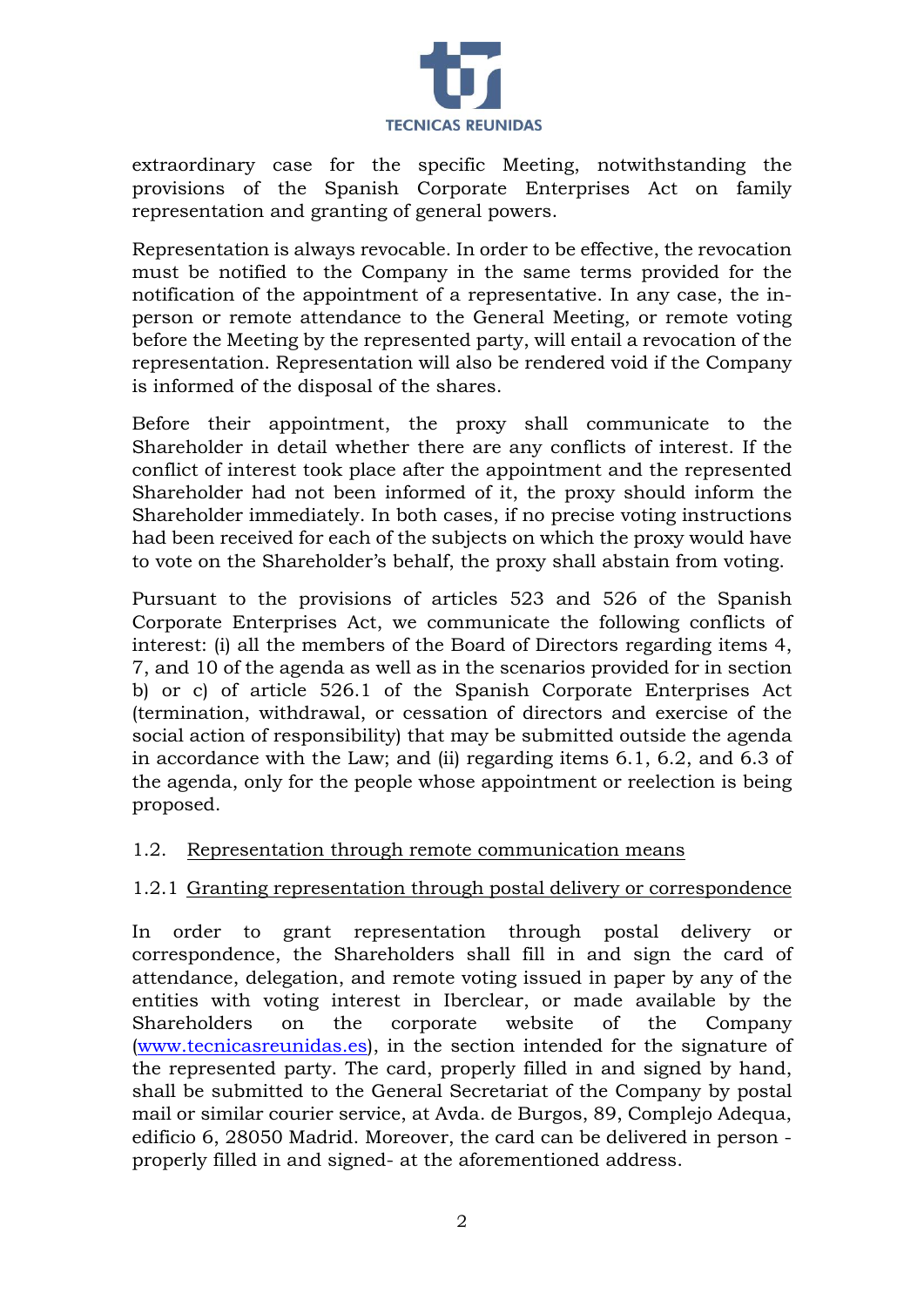

The Shareholder conferring their representation through postal delivery or correspondence undertakes to communicate the representation granted to the proxies. When representation is granted to the Chairperson of the Meeting of Shareholders, a Director, and/or the Secretary of the Board of Directors, this communication will be implicit in the reception of the properly filled in and signed card by the Company.

The person receiving the voting right may only exercise it by attending the Meeting, either in person or remotely, under the terms set out in Section 6 of the summons notice.

### 1.2.2 Granting representation through electronic means

To confer representation through electronic communication with the Company, Shareholders shall use the corporate website of the Company [\(www.tecnicasreunidas.es\).](http://www.tecnicasreunidas.es/)

Taking into account that the mechanism to confer delegation by electronic means must ensure the appropriate authenticity guarantees and demonstrate the identity of the represented party, Shareholders that want to use this type of representation must provide an advanced or recognized electronic signature, in the terms provided for in the applicable regulations, based on a recognized electronic certificate that has not been revoked and that has been issued by the Public Certification Authority of Spain (CERES) which depends on the Royal Spanish Mint (Fábrica Nacional de Moneda y Timbre - Real Casa de la Moneda [FNMT-RC]) or using an electronic ID; the Shareholder may use the username and password they will receive at their e-mail address after verifying their identity and their status as shareholder by completing the form available on the corporate website of the Company [\(www.tecnicasreunidas.es\).](http://www.tecnicasreunidas.es/)

Once the Shareholder has their corresponding electronic signature or their username and password, they may grant representation to a person other than the Shareholder to represent them at the Meeting in the "General Meeting" section of the corporate website of the Company [\(www.tecnicasreunidas.es\)](http://www.tecnicasreunidas.es/) following the instructions stated therein.

The Shareholder granting their representation by electronic means undertakes to inform the proxy of this fact. When representation is granted to the Chairperson of the Meeting, a Director, and/or the Secretary of the Board of Directors, this communication will be implicit in the reception of the electronic delegation by the Company.

The person receiving the voting right may only exercise it by attending the Meeting, either in person or remotely, under the terms set out in Section 6 of the summons notice.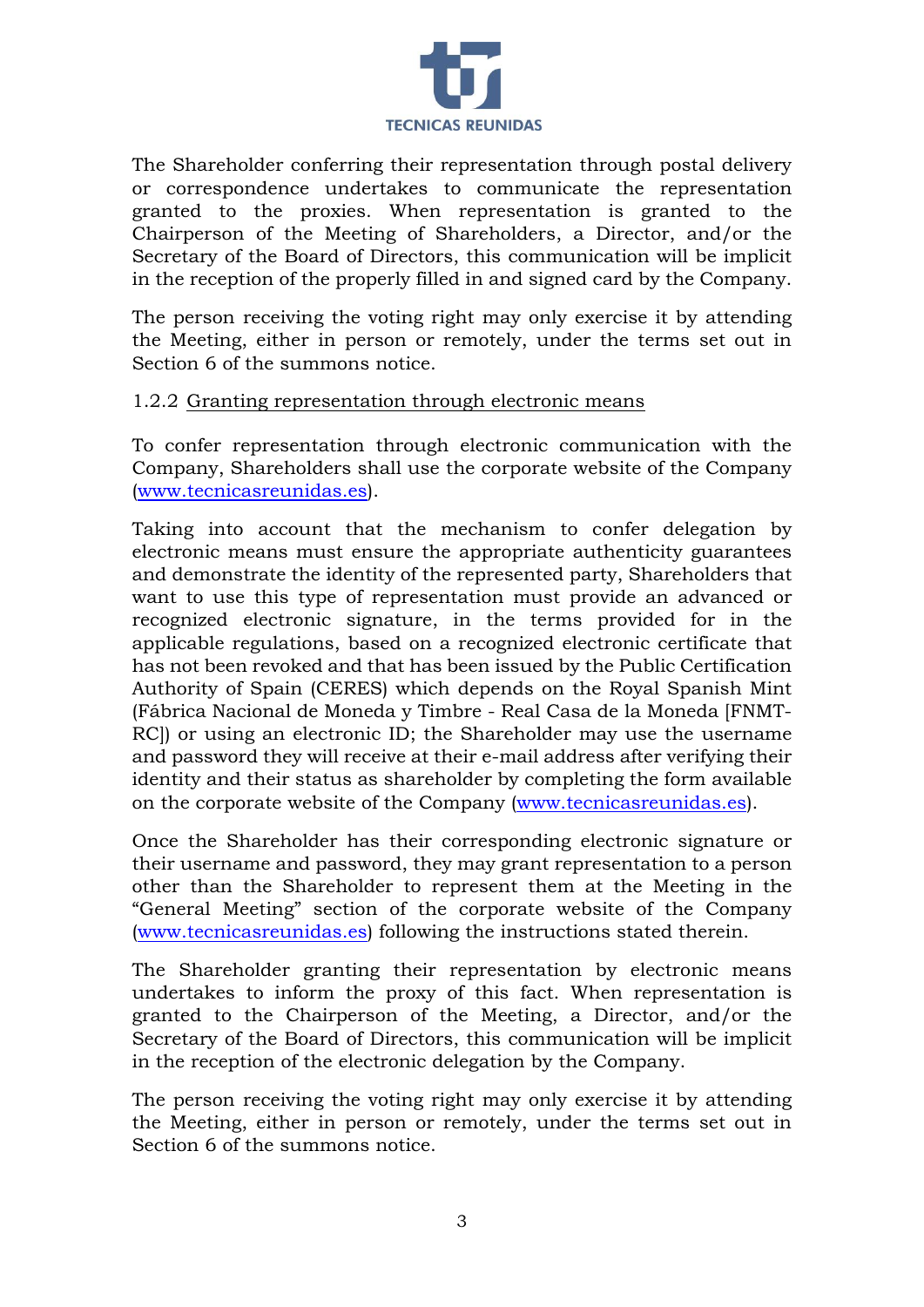

### 1.3. Voting through remote communication means

#### 1.3.1 Voting through postal delivery or correspondence

In order to vote through postal delivery or correspondence, the Shareholders shall fill in and sign the "Remote Voting" section of the card of attendance, delegation, and remote voting issued in paper by any of the entities with voting interest in Iberclear, or made available by the Shareholders on the corporate website of the Company [\(www.tecnicasreunidas.es\).](http://www.tecnicasreunidas.es/) The card, properly filled in and signed by hand, shall be submitted to the General Secretariat of the Company by postal mail or similar courier service, at Avda. de Burgos, 89, Complejo Adequa, edificio 6, 28050 Madrid (Spain). Moreover, the card can be delivered in person -properly filled in and signed- at the aforementioned address.

In the event that the card of attendance, delegation, and remote voting issued by the entity with voting interest in Iberclear does not include the "Remote Voting" section, the Shareholder that wants to issue their vote by postal mail shall download the card from the corporate website of the Company [\(www.tecnicasreunidas.es\),](http://www.tecnicasreunidas.es/) print it on paper, fill it in, and sign it. Once one of the two is filled in and signed by hand, the Shareholder shall submit it to the Company or deliver it in the terms stated above.

### 1.3.2 Voting through electronic means

To issue a vote through electronic communication with the Company, Shareholders shall use the corporate website of the Company [\(www.tecnicasreunidas.es\).](http://www.tecnicasreunidas.es/)

Shareholders that wish to use this voting mechanism must provide an advanced or recognized electronic signature, in the terms provided for in the applicable regulations, based on a recognized electronic certificate that has not been revoked and that has been issued by the Public Certification Authority of Spain (CERES) which depends on the Royal Spanish Mint (Fábrica Nacional de Moneda y Timbre - Real Casa de la Moneda [FNMT-RC]) or using an electronic ID; the Shareholder may use the username and password they will receive at their e-mail address after verifying their identity and their status as shareholder by completing the form available on the corporate website of the Company [\(www.tecnicasreunidas.es\).](http://www.tecnicasreunidas.es/)

Once the Shareholder has their corresponding electronic signature or their username and password, they may issue their vote on the items of the agenda remotely in the "General Meeting" section of the corporate website of the Company [\(www.tecnicasreunidas.es\)](http://www.tecnicasreunidas.es/) following the instructions stated therein.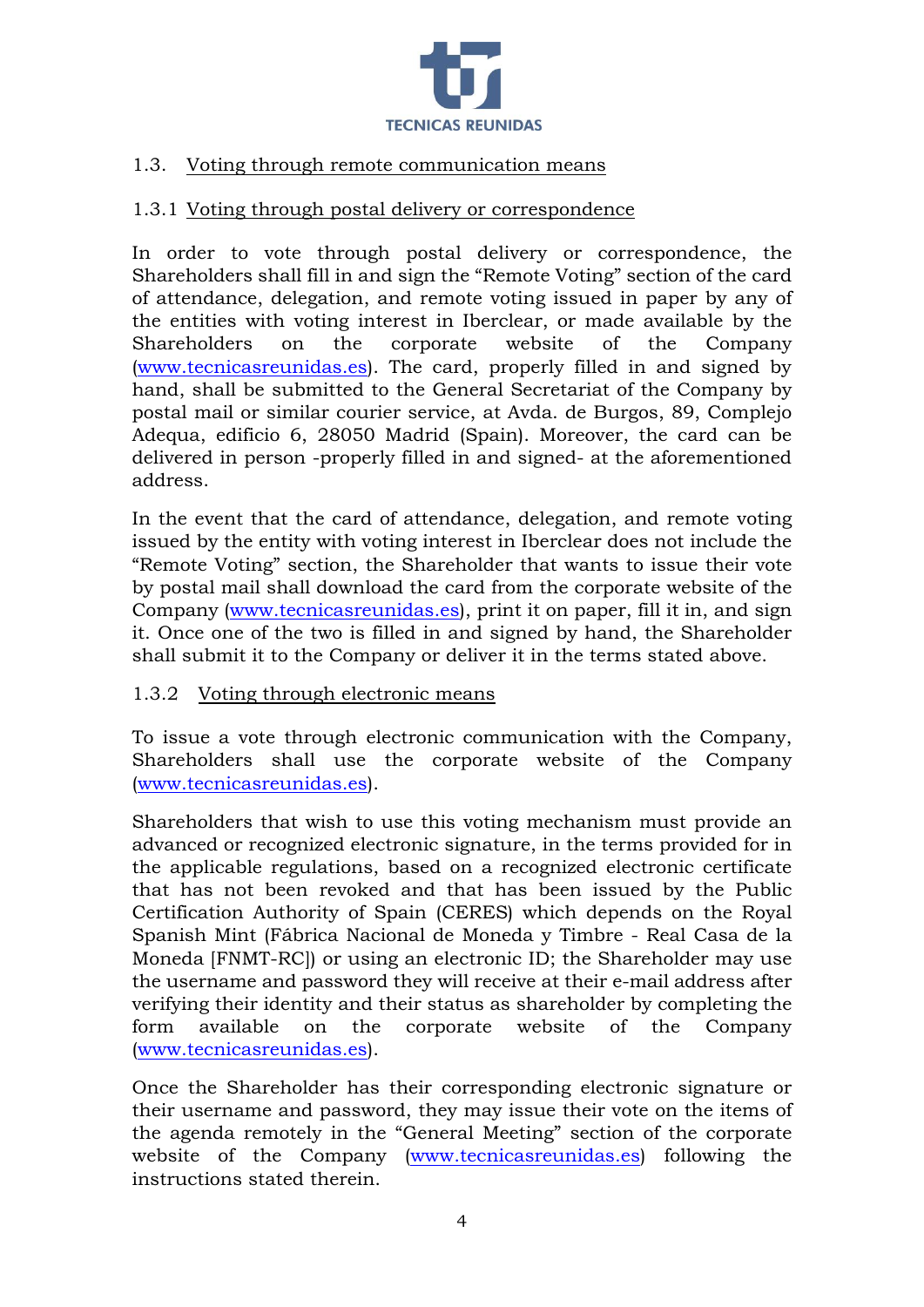

# 2. Common rules for the exercise of remote representation and voting rights

### 2.1 Deadline for reception by the Company and registry of Shareholders/Shareholder Status

Any delegations conferred and any votes issued remotely before the Meeting shall be received by the Company at the aforementioned postal address or on the corporate website [\(www.tecnicasreunidas.es\)](http://www.tecnicasreunidas.es/) no later than 11:59 PM, June 27, 2022. Otherwise they will not be valid.

After the aforementioned deadline, only the delegations issued using the card of the entities with voting interests in Iberclear submitted by the proxy to the personnel in charge of the Shareholders registry within one hour before the start of the Meeting shall be admitted for the purpose of exercising the right to representation.

Delegation and voting shall only be considered valid if the shareholder status is accredited, verifying that the ownership and number of shares provided by each person granting representation or issuing a vote remotely match the data provided by Iberclear.

### 2.2 Priority rules for remote representation and proxy voting and inperson attendance to the Meeting

(a) Personal attendance to the Meeting, either in person or remotely, by a Shareholder that has delegated their representation or issued their vote beforehand using remote means of communication, regardless of the method, will render the delegation or proxy vote void.

(b) If a Shareholder delegates several times, the latest one shall have priority, provided that the date can be proven with certainty.

(c) If there is no certainty as to the moment in which the Shareholder made any of the delegations or votes, the vote, regardless of the means used to cast it, will prevail over the delegation.

(d) If a Shareholder issues different votes, the latest vote shall prevail.

# 2.3 Other provisions

(a) If electronic means are used, only one electronic action (delegation or voting) and one revocation shall be allowed. Revocation renders the delegation or vote issued void, but it does not permit a new delegation or a new vote using electronic means since the first vote or delegation depleted this right.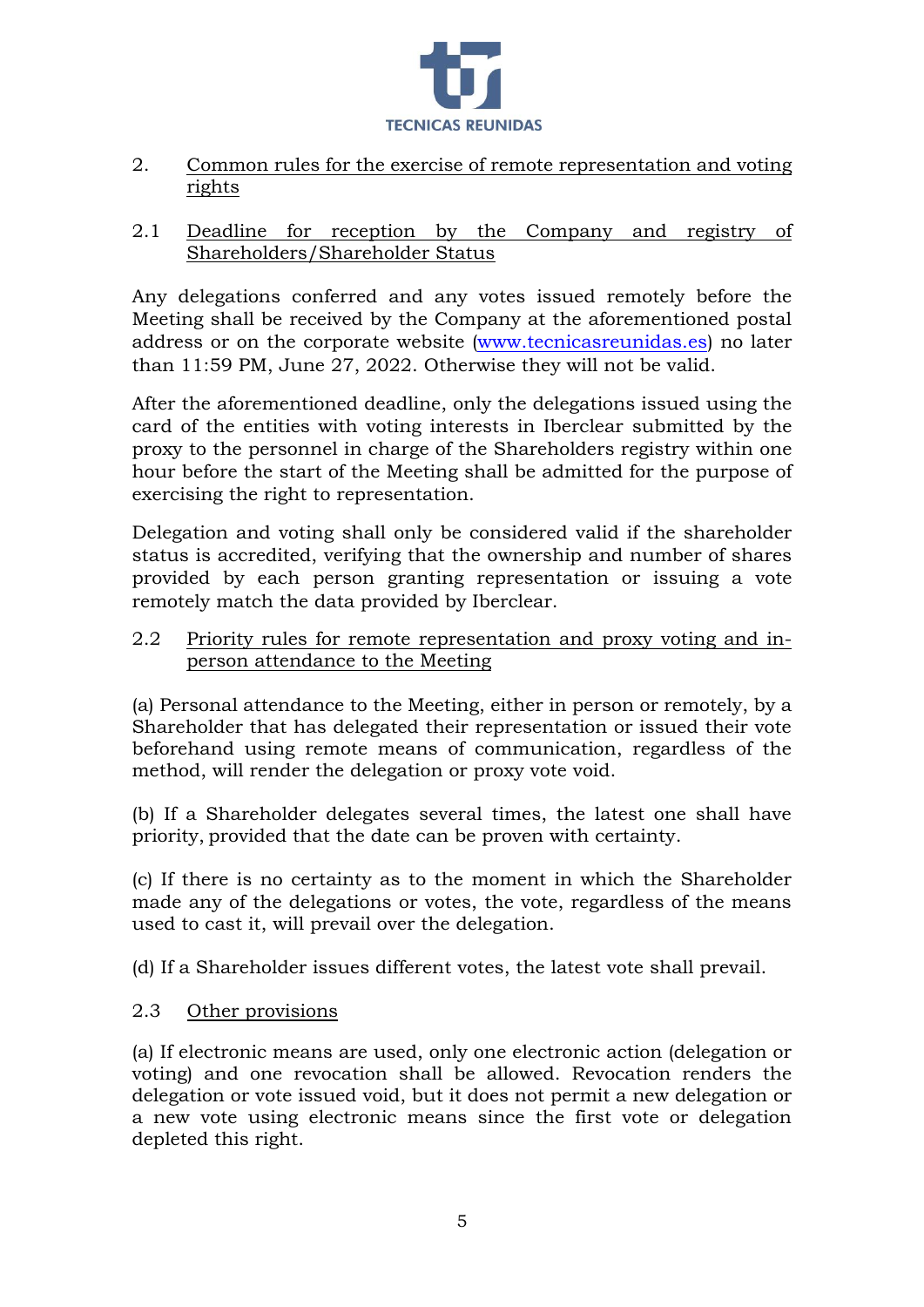

(b) The disposal of shares whose ownership grants the right to a vote, as long as this is known by the Company at least five days before the date of the General Meeting, shall render the vote issued and the delegation granted void.

(c) It is the exclusive responsibility of the Shareholder to hold on to their electronic ID card, electronic certificate, or username and password to use the delegation and electronic vote services.

(d) Shareholders entitled to attendance who issue their vote remotely in accordance with the provisions of this notice shall be considered as present for the purposes of the General Meeting.

(e) Pursuant to the provisions of article 126 of the Spanish Corporate Enterprises Act, it is assumed that the co-holder that performs an action (delegation, proxy voting, or remote attendance) has been appointed by the other co-holders to exercise their shareholder rights.

(f) In the event that the Shareholder is a legal entity, they shall provide a copy of the power for the purposes of the attendance, delegation, and remote voting card and communicate any change or revocation of the powers held by their proxy. Therefore, the Company shall not be held responsible until this notification has taken place as long as it takes place before the start of the General Meeting.

(g) In the event of conflicts of interest, the governing rules shall be the provisions of the Spanish Corporate Enterprises Act, the Bylaws, and the General Meeting of Shareholders Regulations of the Company, as well as the delegation.

(h) Likewise, in order to facilitate the exercise of their rights, people with disabilities and elderly people, as well as any other Shareholders that so desire, may contact e-mail address att acc@trsa.es, the Shareholders Service phone number (+34) 911.582.255, or visit the corporate website of the Company [\(www.tecnicasreunidas.es\)](http://www.tecnicasreunidas.es/).

### 2.4 Technical issues

(a) The Company reserves the right to modify, suspend, cancel, or restrict the electronic voting and delegation mechanisms when so required due to technical or security reasons.

(b) The Company shall not be held liable for any harm experienced by the Shareholders derived from faults, overloads, power outages, connection issues, malfunction of the e-mail service, or any similar events that are outside the Company's discretion and affect the use of the remote voting and delegation mechanisms.